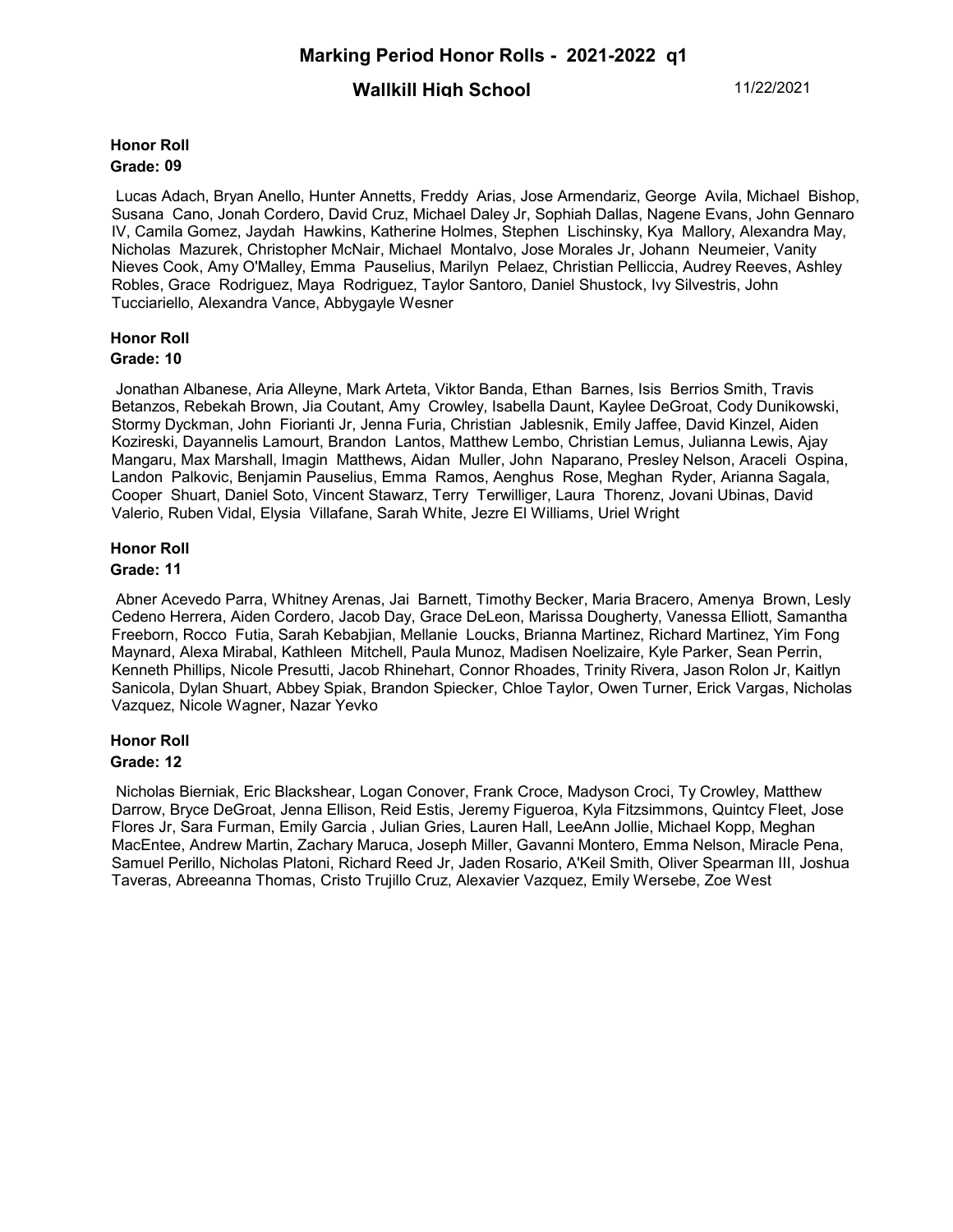# **Wallkill High School** 11/22/2021

#### **High Honor Grade: 09**

Joseph Abed, Christopher Bobell, Matthew Bongiovanni, Kaitlyn Bonner, Kaden Brown, Jesseca Calderon, Charley Callahan, Lorenzo Castro Jr, Tylar Conklin Woodruff, Joshua Craypo, Sophia Crinieri, Cooper DeCoeur, Danilo DeStefano, Caitlin Dougherty, Carly Fitzsimmons, Luke Fragetta, Alessandro Galesi, Riley Gardner, Shaquin Gayle, Freddy Gonzalez, Conner Griffin, Naomi Groth, Juliane Hansen, Cooper Heidemann, Xiorah Herrera, Arianna Jorge Martinez, Maya Kodra, Katelyn Krupp, Benjamin Kurpick, Rian Lahar, Grace Lang, Onika Lesh, Tessa Loupe, Abigail Martino, Ryan Mayer, Liam McCarthy, Mikaela McCue, Jonathan McLaughlin, Brianna Merrill, Zoe Mesuch, Brandon Miller, Bryce Miller, Holland Mooney Janosek, Maria Morales, Kyle Nelson, Xin Ngo, Anna O'Brien, Nicole Ordonez, Juan Ortega, Rebecca Panio, Aliya Perez, Isaiah Perez, Roseanna Perillo, Nicholas Petralia, Joanna Petroccitto, Leah Petroccitto, Ethan Pomeroy, Giada Post, Lucas Preira, Joseph Price, Brandon Quinn, Dylan Rao, Ryan Rauschenbach, Ashley Reyes Romero, Jacob Rivera, Ella Rydell, Eric Scheerer, Adrienne Silvestris, Mayah Simon, Elena Sindt, Keegan Sochocky, Connor Spignardo, David Stark Jr, Jayce Steele, Hannah Strano, Addianna Summerford, Angela Tiernan, Nolan Turner, Edward Vargas, Marilyn Velazquez, Mario Verruto, Matthias VonBaeyer, Kyle Walsh, Kateri Warren

### **High Honor Grade: 10**

Gianna Alberts, Kendall Albrechtsen, Maya Allessandro, Daniella Aluisio, Anthony Annacone, Sean Asendorf Jr, Nolan Atkins, Nicholas Barbosa, Christopher Bartolone, Madilyn Becker, Sandra Benitez, Kody Best, Jayden Boafo, Colby Borin, Julian Butcher, Lauren Cambalik, John Canavan, Jaylen Chinga, Olivia Clarke, Hailey Collier, Valerie Cruz, McKayla Cullen, Michael Cullen, Kyle DeGroat, Alexandra Dembinsky, Samantha Dembinsky, Benjamin Diemoz, Emma DiLemme, Saniya Dixon, Antonina Dmytry, Annalieze Dominguez, Kiara Duncan, Tommy Duong, Brianna Duran, Durward Entrekin III, Gabriela Faia, Spencer Freer, Carson Frisbie, Seth Gibbons, Kiara Greene, Emily Hadden, Minna Hecht, William Hernandez, William Jablesnik, Nevaeh Jackson, Janelle Jusino, Elizabeth Kellner, Thomas Kenny, Brianna Kodra, Anthony Lease, Grey Lowell, Madisyn Malloy, Nikola Mandich, Jakob Manuel, Alanna Martinez, Denisse Martinez, Miranda Masterson, Tamirat Mazzetti, Annabelle Mazzola, Marlena McCullough, Melyssa Morales, Atiana Moreno, Daniel Morgan Jr, Catherine O'Brien, Thomas Paul, Alena Perna, Liam Pickard, James Poirier, Genevieve Pollock, Alayna Prati, Andie Psilopoulos, Emanuel Ramos, Lillian Randolph, Finnian Reiter, Mikaela Rivera, Ian Rodriguez, Gabriella Salese, Alayna Santiago, Lilyanne Shearer, Brianna Shewring, Colin Silva, Kaley Slader, Evangeline Spampinato, Jake Spindler, Justin Sprankle, Madison Stauss, Satara Stephenson, Trevor Strano, Kaitlin Strobach, Samsa Superville, Ryan Thietje, Kayla Tucker, Rachel Vassell, Alyssa Vega, Isabella Volz, Christopher Wager, Ruth Weinmann, Carly Wohlrab, Makayla Wynn, Olivia Yankanin, Jillian Yustein